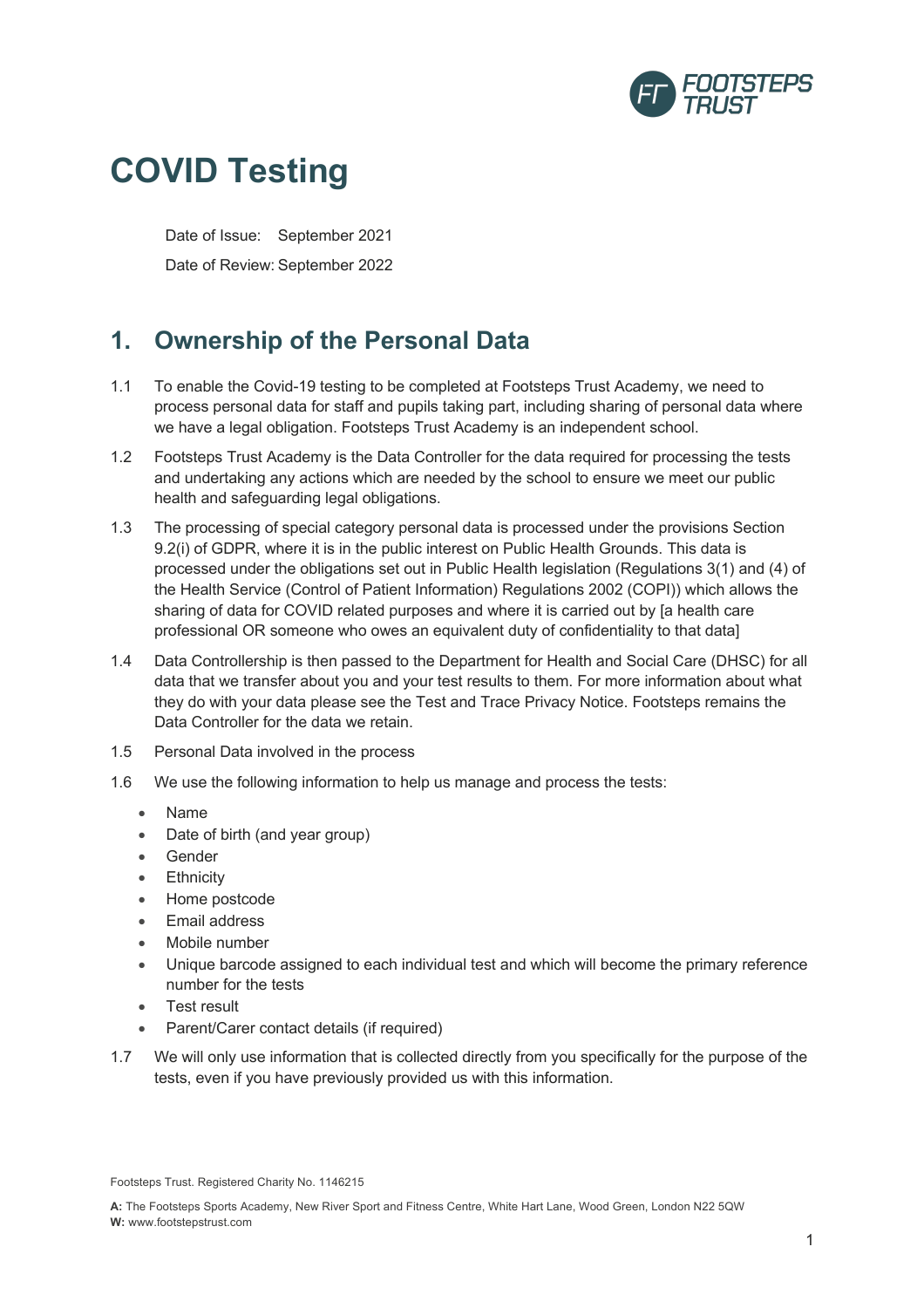#### **2. How we store your personal information**

2.1 The information will only be stored securely on local spreadsheets in school whilst it is needed. It will also be entered directly onto DHSC digital services for the NHS Test and Trace purposes. Schools will not have access to the information on the digital service once it has been entered.

# **3. Processing of Personal Data Relating to Positive test results**

- 3.1 The member of staff, pupil, or parent (depending on contact details provided) will be informed of the result by the school and advised how to book a confirmatory test.
- 3.2 We will use this information to enact their own COVID isolation processes without telling anyone who it is that has received the positive test.
- 3.3 The information will be transferred to DHSC, who will share this with the NHS, GPs. PHE and the Local Government will use this information for wider test and trace activities as well as statistical and research purposes.
- 3.4 This information is processed and shared under obligations set out in Public Health legislation under Regulations 3(1) and (4) of the Health Service (Control of Patient Information) Regulations 2002 (COPI) which allows the sharing of data for COVID related purposes.
- 3.5 This information will be kept by the school for up to 14 days and by the NHS for 8 years.

# **4. Processing of Personal Data Relating to Negative test results**

- 4.1 We will record a negative result and the information transferred to DHSC, NHS. PHE and the Local Government who will use the information for statistical and research purposes.
- 4.2 This information is processed and shared under obligations set out in Public Health legislation under Regulations 3(1) and (4) of the Health Service (Control of Patient Information) Regulations 2002 (COPI) which allows the sharing of data for COVID related purposes.
- 4.3 This information will be kept by the school for up to 14 days and by the NHS for 8 years.

## **5. Processing of Personal Data relating to declining a test**

5.1 We will record that you have declined to participate in a test and this information will not be shared with anyone.

## **6. Data Sharing Partners**

6.1 The personal data associated with test results will be shared with